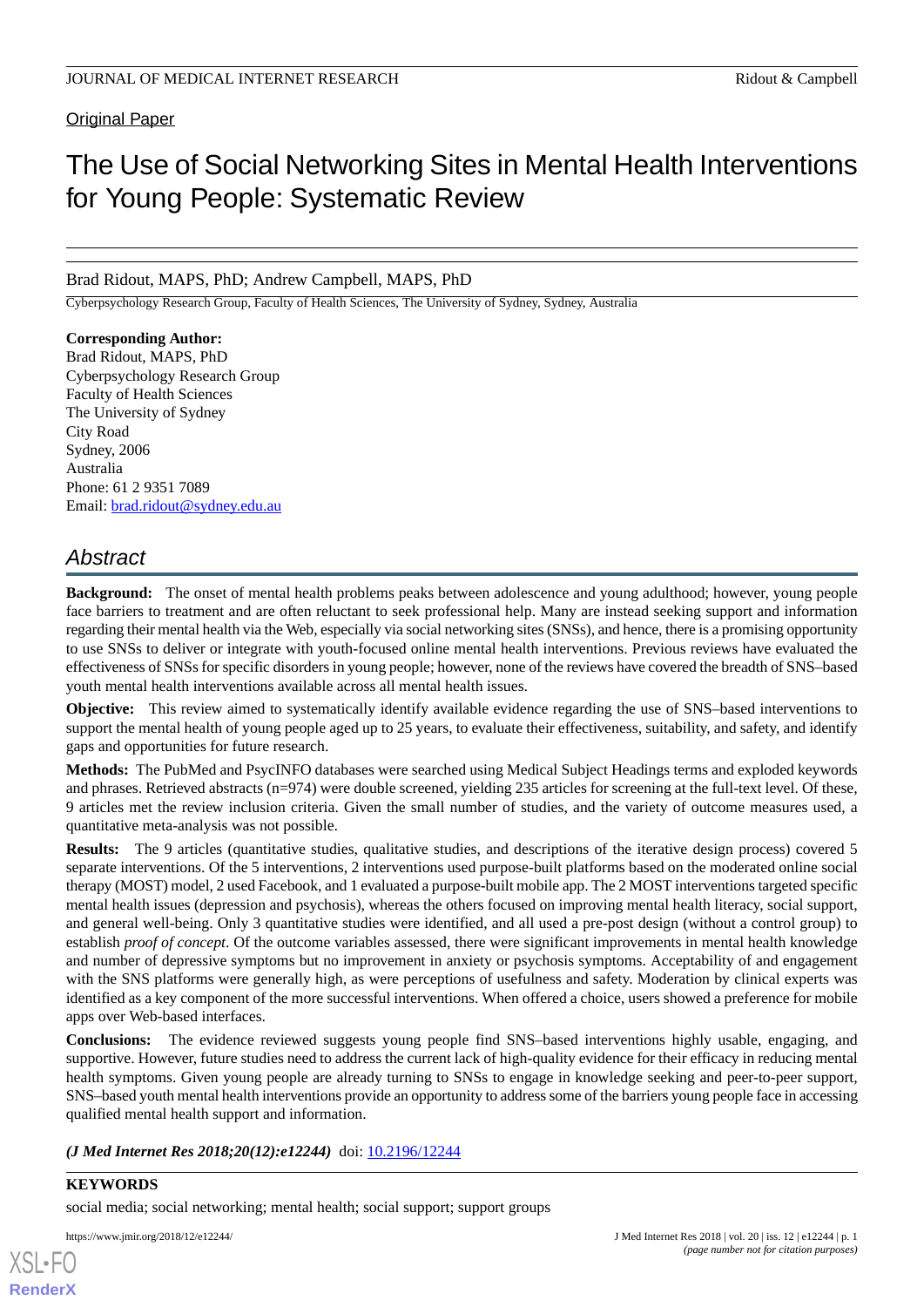# *Introduction*

Supporting the mental health of young people is a major public health challenge, with mental disorders accounting for almost half of the nonfatal burden of disease among people aged 10 to 25 years [\[1](#page-8-0)]. Adolescence is a particularly vulnerable period of development, with the onset of mental health problems peaking between adolescence and young adulthood [[2\]](#page-8-1). However, many problems are not detected until later in life, as young people are often reluctant to seek professional help [\[3](#page-8-2)] and face barriers to treatment such as cost, poor mental health literacy, confidentiality concerns, stigma, and inaccessibility to or lack of knowledge of resources [[4](#page-8-3)[,5](#page-8-4)].

Given that internet-enabled mobile devices have become a near-ubiquitous element of adolescence, with 45% of teens admitting that they are online *almost constantly* [\[6](#page-8-5)], it is not surprising that young people are increasingly seeking support and information regarding their mental health online [\[7](#page-8-6)].

Over the past decade, social media has become an important element of communication for young people, with virtually all having at least one active social media account [[6\]](#page-8-5). People with mental illness are often among the highest users [[8\]](#page-8-7), with many reporting that social media fosters community among users and makes them feel supported and accepted [[9\]](#page-8-8). Furthermore, a recent study found that actively engaging with peers online about their mental health concerns was associated with an increased likelihood of seeking formal mental health care [[10\]](#page-8-9).

Social networking sites (SNSs), a subset of social media, have become the predominant context for communication and social support–seeking behaviors online among adolescents [[11\]](#page-8-10). SNS users create a profile within a bounded system, which they use to make and display connections with other users [[12\]](#page-8-11). Posting of user-generated and Web-based content and functions such as liking, commenting, and tagging are the lifeblood of SNSs and differentiate SNSs from Web 1.0 communication tools such as message boards and online support groups [[13\]](#page-8-12).

Given the barriers to mental health support young people face and the fact that they are naturally turning to SNSs to engage in knowledge seeking and peer-to-peer support, there is a promising opportunity to use SNSs to deliver or integrate with youth-focused online mental health interventions. Compared with other online mental health resources such as online counseling, mobile apps, and online support groups, research into the use of SNSs to support and treat young people with mental health issues is only in its infancy and is highly fragmented. Although there have been reviews evaluating the effectiveness of SNSs for specific mental health disorders in young people [[14](#page-8-13)[,15](#page-8-14)] and online peer-to-peer support for young people more broadly [\[16](#page-8-15)], none of the reviews have covered the breadth of SNS–based youth mental health interventions available across all mental health issues. A systematic review of the literature regarding the use of SNS–based interventions

to support the mental health of young people is, therefore, required to evaluate their effectiveness, suitability, and safety and identify gaps and opportunities for future research.

# *Methods*

### **Search Strategy**

This systematic review was performed using the preferred reporting items for systematic reviews and meta-analyses (PRISMA) guidelines [\[17](#page-8-16)]. A PRISMA checklist is available in [Multimedia Appendix 1.](#page-7-0) PubMed was searched using Medical Subject Headings terms, and PsycINFO was searched using exploded keywords and phrases (see [Multimedia Appendix 2\)](#page-7-1). Searches were conducted in June 2018 and restricted to English-language articles published in peer-reviewed journals between January 2000 and June 2018.

In total, the database searches yielded 1020 records (592 from PubMed and 428 from PsycINFO), of which 60 duplicates were removed. Additionally, 14 records were identified through manual searches of previous reviews, key journals, and reference lists of key articles.

#### **Screening Process**

[Figure 1](#page-2-0) presents a PRISMA flow diagram of the screening process, which involved 2 stages: (1) title and abstract exclusion and (2) full-text exclusion. All records were independently screened by 2 reviewers (BR and AC) to establish relevance for inclusion at both stages. Any discrepancies between the reviewers were resolved by discussion. Of the 974 records identified (after duplicates were removed), 739 were removed because their titles and abstracts indicated they were not relevant to the topic of using SNS to support youth mental health. This left 235 articles to be assessed for eligibility according to predefined inclusion criteria.

The inclusion criteria were as follows: (1) the record must be an original empirical study (ie, not a review or commentary), (2) the primary aim of the study must be to address either a specific mental health condition or improve mental health and well-being generally, (3) the study must investigate the efficacy or effectiveness of a specific intervention utilizing an SNS (as defined by Boyd and Ellison  $[12]$  $[12]$  to improve youth mental health (ie, not the impact of naturally occurring SNS support groups), and (4) the target population of the intervention must be young people aged up to 25 years.

A total of 36 articles were excluded during the second screening stage based on record type (eg, review and commentary) and 16 were excluded because they were not mental health related. A total of 135 articles were excluded as they were not investigating the efficacy or effectiveness of an intervention utilizing an SNS to improve youth mental health, and 39 articles were excluded based on the age of the target population being other than young people aged up to 25 years.

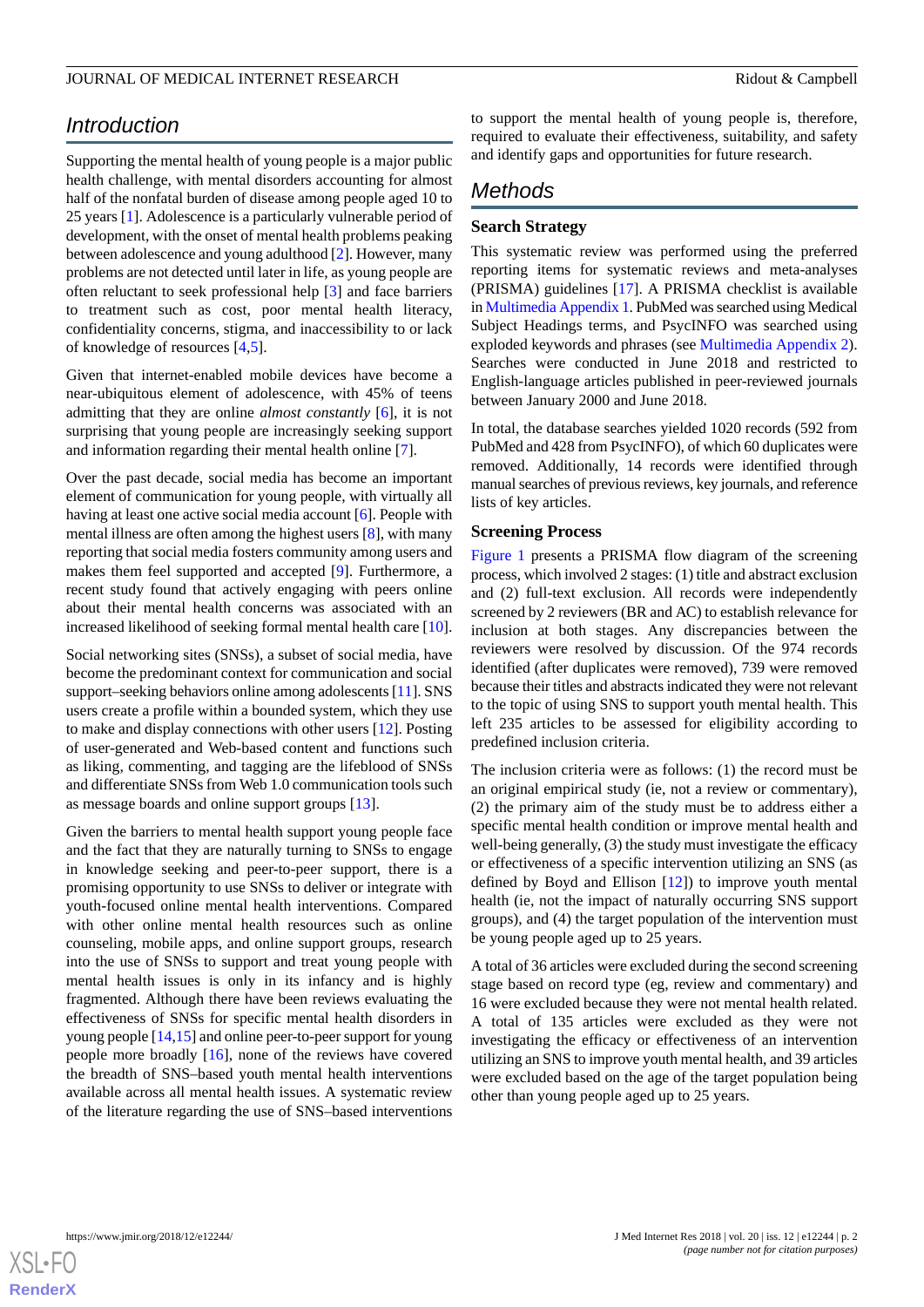<span id="page-2-0"></span>Figure 1. PRISMA flow diagram.



#### **Data Analysis**

Given the small number of studies included in this review, their exploratory nature, and the variety of outcome measures used, a quantitative meta-analysis was not possible. Primary and secondary outcome measures related to mental health are, therefore, reported (with effect sizes where possible) along with the characteristics of and usability and engagement data regarding the social networking components of the interventions.

# *Results*

#### **Study Characteristics**

Detailed characteristics of the included articles (n=9) are provided in [Multimedia Appendix 3](#page-7-2). Of the 9 articles, 3 articles reported uncontrolled pilot studies that utilized a pre-post design [[18](#page-8-17)[-20](#page-8-18)] and 4 reported qualitative evaluations (2 of these evaluating 1 of the aforementioned pilot studies each) [\[21](#page-8-19)-[24\]](#page-9-0). The 2 remaining articles were descriptions of the iterative design process of 2 of the already included studies [[25](#page-9-1),[26\]](#page-9-2). In summary, there were 5 separate studies covered by the 9 included articles.

The articles were categorized according to the mental health issue they were focused on: psychotic disorder or mood disorder with psychotic features  $(n=3)$  [[18](#page-8-17)[,21](#page-8-19),[25\]](#page-9-1), depression  $(n=2)$ [[19](#page-8-20)[,22](#page-8-21)], and health literacy and well-being (n=4) [[20,](#page-8-18)[23,](#page-9-3)[24](#page-9-0),[27\]](#page-9-4).

# **Origin**

A total of 7 articles were from Australia, and the remaining articles were from the United States and Hong Kong. There were many studies from the United States and Europe included at the first screening stage; however, the majority of those that were focused on youth mental health were excluded at the second screening stage because they were investigating the impact of naturally occurring SNS groups, rather than purpose-built interventions for supporting youth mental health (an area that Australia is currently pioneering).

#### **Interventions**

Overall, 3 separate purpose-built SNSs were the focus of 7 of the articles (Horyzons: 3, Rebound: 2, and MindMax: 2), whereas the remaining articles evaluated interventions that used Facebook (one using a purpose-built Facebook game and the other using a closed Facebook group). Both Horyzons and Rebound were based on the moderated online social therapy (MOST) model developed by members of their research team [[26\]](#page-9-2), whereas MindMax took a modular approach combining well-being science, video games, and personal experience and stories of professional Australian Football League (AFL) players. Of the purpose-built apps, only MindMax was made available to the public.

[XSL](http://www.w3.org/Style/XSL)•FO **[RenderX](http://www.renderx.com/)**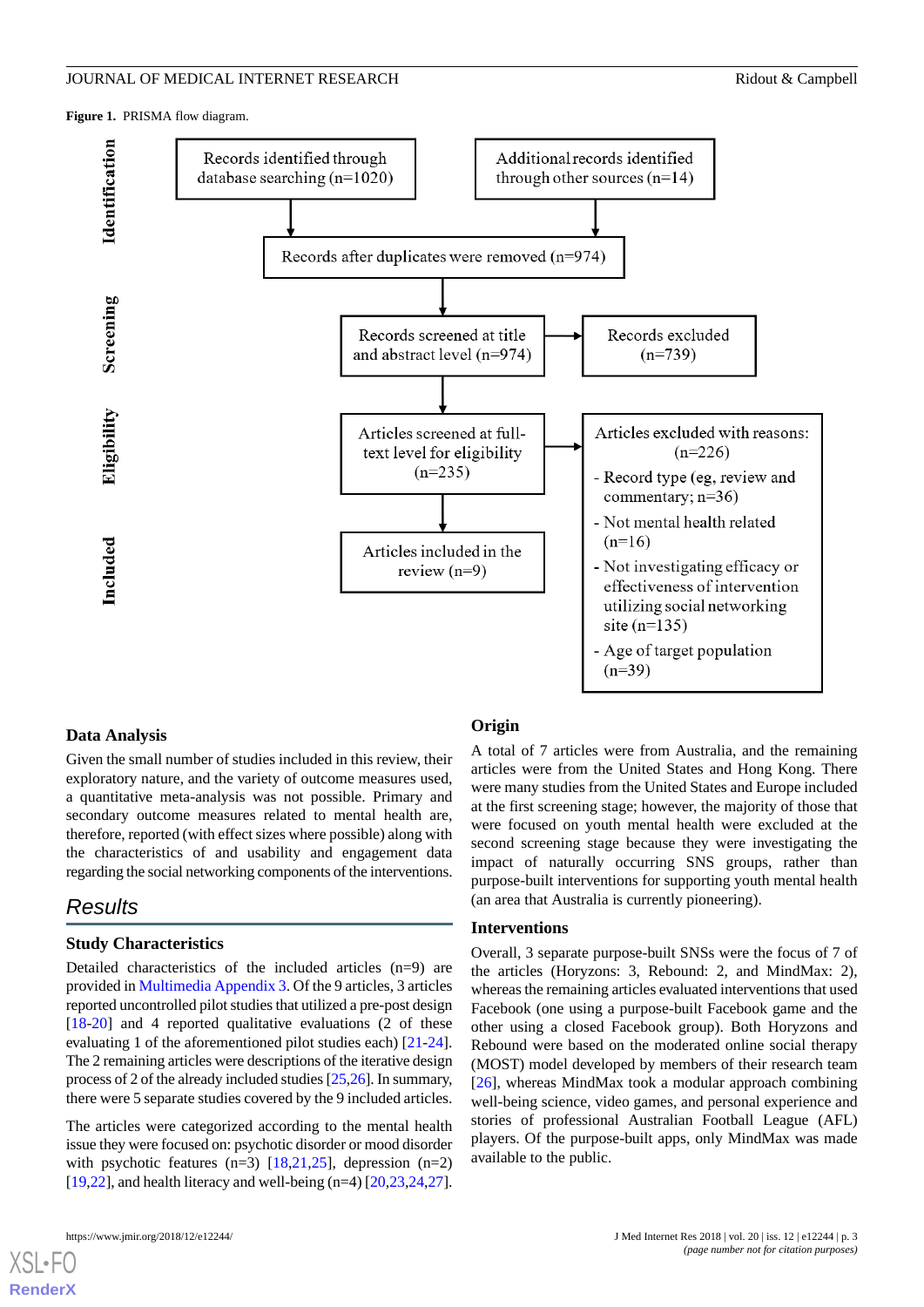#### **Participants**

Most of the samples consisted exclusively of participants with self-reported mental health concerns relevant to the focus of the respective study (n=5). Of the remaining articles, 2 articles used nonclinical samples of university students, and the 2 articles investigating the design of MindMax used convenience samples from the target audience of the app. As per the inclusion criteria, all studies aimed to support the mental health of children and/or young people, with the youngest participants across the studies being aged 15 years. The mean age of participants for all studies fell within a range of 18 to 21 years, except for the qualitative evaluation of MindMax [[23\]](#page-9-3), which was based on focus interviews of 7 participants (6 males and 1 female) with an age range of 24 to 49 years (average of 35 years). Although the convenience sample for this initial usability study was mostly made up of participants aged older than 25 years, it was included in this review as the target population of the MindMax app is young people aged 16 to 25 years. Gender was relatively balanced in all other studies (42%-50% male), except for the YBMen study, which focused on students who identified as black men. Participants were recruited from a range of sources and methods. The Horyzons and Rebound studies recruited from early intervention clinics, the Facebook studies from an online network of university students, and the MindMax studies were based on participatory design workshops and focus interviews with AFL fans, players, gamers, mental health and well-being consumers, clinicians, researchers, and academics.

#### **Outcome Measures**

The Horyzons study focused on mood disorders with psychotic features and used the Brief Psychiatric Rating Scale, the Calgary Depression Scale for Schizophrenia, and the Beck Anxiety Inventory as primary outcome measures to determine reduction in symptoms of psychosis, depression, and anxiety, respectively. The Rebound study focused on depression used the interviewer-rated Montgomery-Asberg Depression Rating Scale (MADRS) as its primary outcome measure, along with other secondary measures of anxiety, social and occupational functioning, strengths use, social support, and social connectedness. The Facebook game study focused on mental health literacy used a self-assessment questionnaire developed by the researchers to assess this primary outcome and modified questions from the Motivated Strategies for Learning Questionnaire to assess learning motivation as the secondary outcome. The authors of the closed Facebook group study, which also focused on improving mental health literacy (in addition to providing social support), mentioned that quantitative outcome measures were collected; however, only results of the qualitative interviews have been published to date. The MindMax study used participatory design workshops and focus interviews to evaluate usability and initial experiences of using the app, whereas outcomes related to the app's main aim to improve mental health literacy and well-being were being studied at the time of this review.

#### **Study Quality**

As all studies included in this systematic review were uncontrolled pilots or exploratory studies of acceptability or usability, no formal assessment of quality was performed. All

3 of the quantitative articles included used a pre-post design without a control group and aimed to provide *proof of concept*, rather than causal inferences about efficacy or effectiveness. The 2 MOST studies reported using completer analyses only (one of these had no dropouts and the other reported a dropout rate of 7.1%). The Facebook game study had a dropout rate of 42.5% and used multiple imputations to address loss of follow-up data for the 54 dropouts so that they could be included in an intention-to-treat (ITT) analysis. The result of the ITT analysis was consistent with the completer analysis conducted, which used only the 73 participants who completed both the pre- and posttest questionnaires.

The qualitative articles for the 2 MOST studies conducted semistructured interviews at the conclusion of the trial only, whereas the MindMax and closed Facebook group studies conducted structured interviews at multiple time points throughout the trial (although the latter only reported results of interviews conducted postintervention).

All 4 qualitative studies transcribed the interviews and coded them for thematic analysis using either QSR NVivo software or spreadsheet techniques. The Rebound and MindMax studies followed the established thematic analysis guidelines of Braun and Clarke [\[28](#page-9-5)], whereas the Horyzons study followed accepted qualitative methods [\[29](#page-9-6)[,30\]](#page-9-7) that recommend conducting multiple parses of the qualitative data with different levels of coding. The closed Facebook group study applied a data reduction technique developed by the lead author called the *rigorous and accelerated data reduction* technique [\[31](#page-9-8)].

#### **Characteristics of Social Networking Functions**

The social networking environment of the Horyzons and Rebound platforms was known as *The Café*. The platforms included a newsfeed where participants and moderators could post text, pictures, and videos and *like* or comment on posts of other users, similar to well-known Facebook functions. The newsfeed incorporated categories to organize discussion threads into themes (eg, *what's on your mind*, *I'm loving right now*, *cheer me up*, and *strength news*). The system also included a *homepage*, showing all the activity and notifications relevant to the participant. Participants could also view the *wall* of others, displaying that participant's individual activity (similar to what Facebook now refers to as the *timeline*), and their own *network* (similar to Facebook's *friends* function).

On the basis of the MOST model [\[26](#page-9-2)], the Horyzons and Rebound platforms were designed to reinforce the therapeutic content of the interventions and ensure constant flow between the therapy and social networking components. This was achieved by integrating questions within the therapeutic content to promote discussion and encourage users to share their own experiences, which then become discussion threads within The Café. Both platforms also featured an online group–based problem-solving space (known as *Talk It Out* in Rebound), guided by moderators within the social networking environment. Using an evidence-based problem-solving framework [\[32](#page-9-9),[33\]](#page-9-10), moderators guided participants through the structured phases of problem definition, brainstorming solutions, identifying pros and cons, and summarizing possible choices. Offered solutions and participants' experiences were then saved in a database for

```
XS-FO
RenderX
```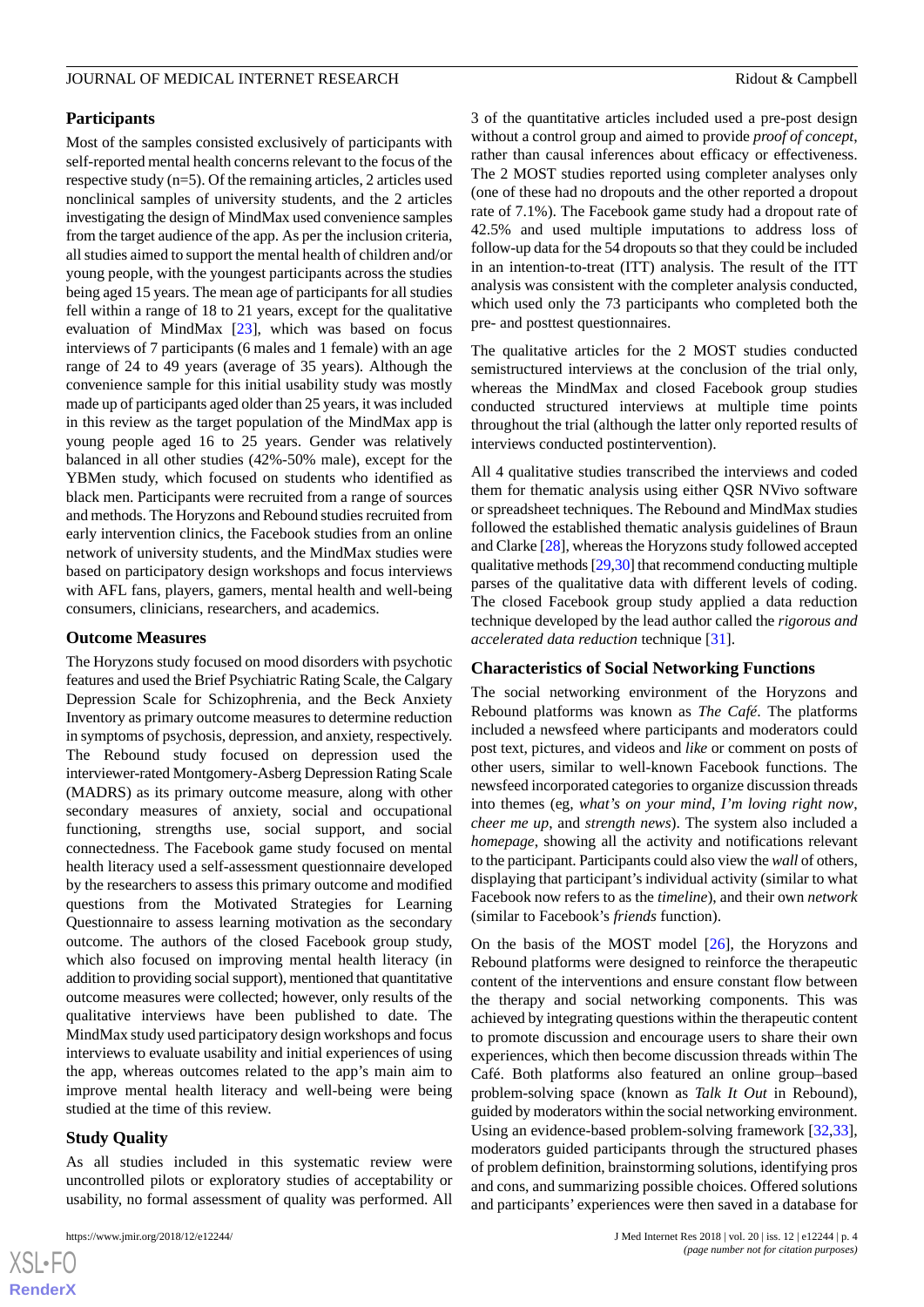participants to refer to throughout the intervention. The Horyzons intervention also included a *job zone*, where users could access information regarding training and vocational recovery, or *ask Gina*, an expert in this area.

The MindMax platform also featured a familiar Facebook-style interface, with the main social networking function being a newsfeed where participants could post text, pictures, and animated graphics interchange formats (but not videos) and *like* or comment on posts of other users. Participants could also use hashtags to make their posts searchable to other participants (eg, #gratitude, #values, and #fitminds) or share their MindMax posts on other SNS such as Facebook. Integrated alongside the newsfeed were the *Train* well-being education modules (*Fit Minds*, *Values*, and *Thoughts*) and *Play*, where participants could use the *footies* awarded for completed activities within the education modules to play the *Flick Footy* video game and then post their score in the newsfeed for other participants to view, *like*, and comment on. There was also a *Me* function where participants could update their profile and view their activities and saved posts. The *Train* modules often included text and videos from AFL players and short questionnaires and activities. Completed activities were automatically posted to the newsfeed with appropriate hashtags by default (this could be turned off in profile settings). Being a mobile phone app, MindMax utilized push notifications to alert users about activities relevant to them when not using the app.

The purpose-built game *Ching Ching Story* was an app within Facebook, and as such, its social networking functions interacted with those of Facebook. For example, *task completed* notifications were posted on players' Facebook walls (now known as *timelines*) to acknowledge achievements in the game and encourage interaction between players via Facebook *likes* and comments. Additional functions within the game itself included the ability to send friends greetings, gifts, and special *tools* needed to accomplish certain tasks. Gifts were also offered to players for sending invitations to their Facebook friends to join the game. A leaderboard was also available within the game to create an atmosphere of competition.

The other Facebook study, YBMen, used a closed Facebook group to post educational material (taken from gender and culturally relevant popular culture references) and daily prompts for group discussion about the importance of mental health, social support, and the challenges associated with rigid adherence to masculine norms. Participants communicated with each other and the study team using standard Facebook functions (comments, *likes*, and posting and sharing content). Group facilitation techniques included group problem solving, action planning and feedback, and individual decision making to improve mental health behaviors and outcomes.

#### **Moderation**

The inclusion of expert moderators with clinical experience was a key feature of the MOST platforms. The moderators in Horyzons were clinical psychologists and vocational workers, identified within the social networking platform as *coach*. They moderated the site daily for 1 to 2 hours, and their role was to "guide, but not censor, the interaction to ensure a safe and supportive environment" [\[18](#page-8-17)]. The moderators in Rebound were

experienced youth mental health clinicians who monitored the site daily. In addition, both platforms used an auto-detect risk management system to identify keywords associated with risk of relapse, self-harm, or suicide, which would then trigger crisis protocol and risk assessment.

The Rebound study also featured peer moderators known as *Super Users* —young people with recent lived experience of mental illness who were given training and supervision to provide peer support to other users of the site. However, most users were not aware of the Super Users (identified only by a distinct symbol on their avatar) and, therefore, did not recall interacting with them. Those who were aware of Super Users thought that they were useful as role models and gave them hope that they could also recover. The previously conducted Horyzon study did not include peer moderators; however, most users believed that including previous users of the site as peer moderators would be beneficial, and 90% reported interest in becoming one themselves.

The moderator in the YBMen Project was the lead author, an African American female researcher with 13 years' experience in research and community interventions on the mental health of black men. The moderator and her team (male and female graduate students) were responsible for not only monitoring the site but also for posting the daily educational material along with questions to generate group discussion and facilitate engagement, in contrast to the MOST platforms where therapeutic content was included in modules for users to work through at their own pace. It was not clear whether the YBMen moderator and her team were individually identifiable with the Facebook group or whether they all used the same Facebook user account.

The MindMax and Ching Ching Story studies did not report whether moderation was a feature of their platform.

#### **Intervention Efficacy**

#### *Depression, Anxiety, and Psychosis Symptoms*

A moderate to large reduction in participants' depressive symptoms (*d*=0.6) was found after using Horyzons for 1 month [[18\]](#page-8-17). A small reduction in anxiety symptoms was found but failed to reach significance, and there was no reduction in psychosis symptoms between pre- and postintervention.

A similar effect size for reduction in depressive symptoms was reported by Rice et al [[19\]](#page-8-20) in their pilot study of Rebound, with a significant improvement in interviewer-rated depression scores on the MADRS after 2 months (*d*=0.45). There was no improvement in anxiety, social and occupational functioning, social support, or social connectedness; however, there was a trend  $(P<.1; d=0.29)$  for improved strength use.

#### *Mental Health Literacy*

The study measuring health literacy demonstrated a moderate to large improvement in performance on their 31-question knowledge test (*d*=0.65) following a 3-week period of using the purpose-built Facebook game [[20\]](#page-8-18). Intrinsic goal orientation was identified as the primary factor in learning motivation. Self-efficacy for learning and performance significantly predicted learning outcomes, whereas test anxiety was found

 $XS$ -FO **[RenderX](http://www.renderx.com/)**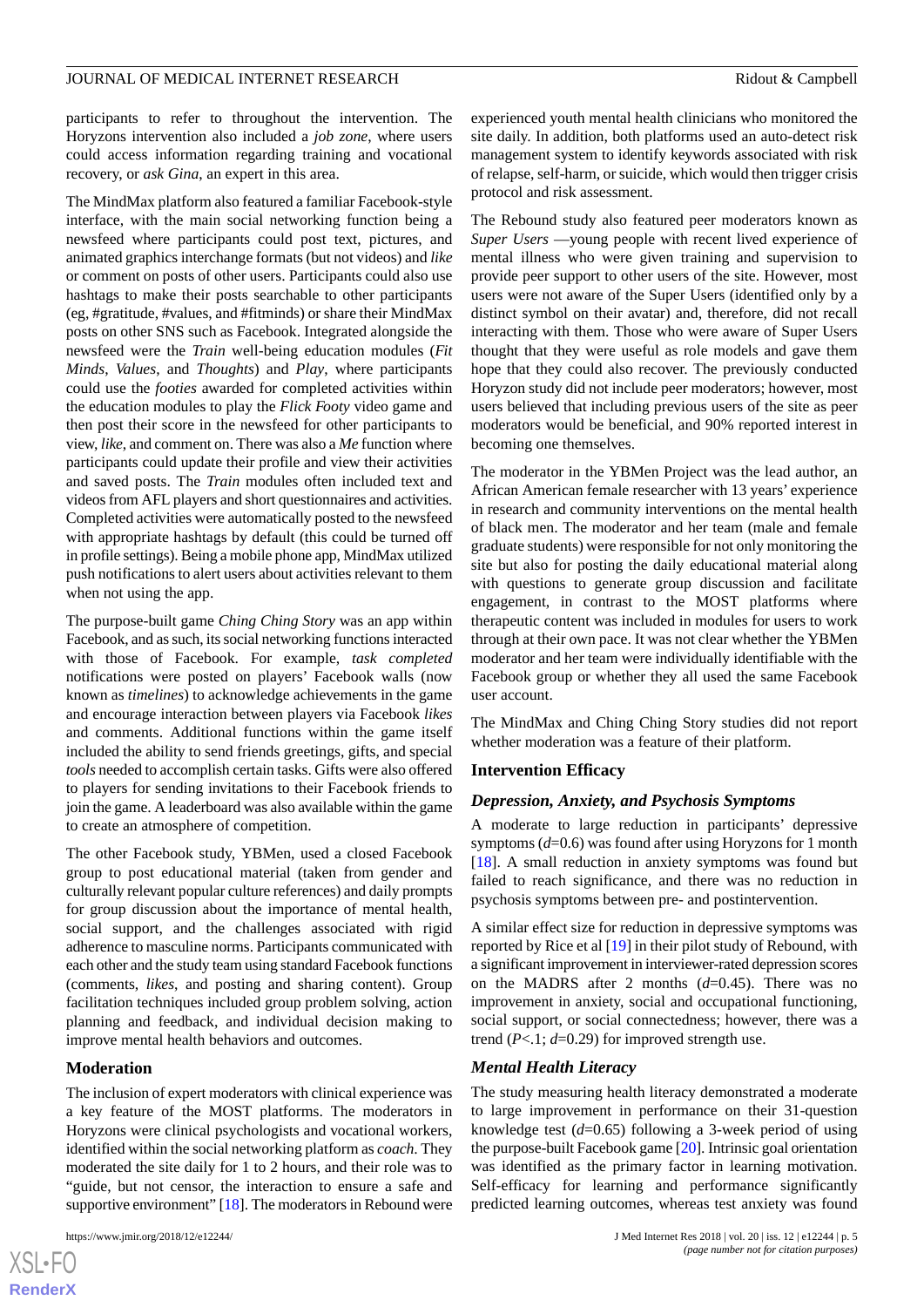to be negatively associated with learning outcomes. The MindMax and closed Facebook group studies also aimed to improve mental health literacy; however, studies published to date have not reported this as an outcome variable.

#### **Engagement**

User engagement data for the Horyzons platform suggested high use among participants, with 60% using the system in each of the 4 weeks (70% in at least 3 out of 4 weeks). The social networking component was used by 95% of participants, with a median of 192 social page views/actions per participant. Module use varied across participants; however, 95% completed at least one full therapy module and 60% completed at least three modules (of 7 available). There was a median of 65 therapy-based page views per participant.

Engagement with the Rebound platform was also high, with 70% logging in weekly (78.5% in at least 2 of 3 months). The social networking component was used by all participants, with a mean of 51.1 social posts per participant. In terms of therapeutic content, 42.9% completed 5 or more therapy modules (of 56 available) and 26.2% reported completing 5 or more *actions* (applying therapy content in the offline world).

The structured interviews conducted to investigate initial experiences with the MindMax platform revealed that participants found the gaming and sporting elements to be the most engaging aspects of the app, with many returning to use the game even after completing all the well-being training. Statistics of engagement with the social networking functions are anticipated to be reported in a future report of the currently ongoing evaluation trial of MindMax.

Engagement with the YBMen intervention was assessed via quantitative data collected about the level of Facebook activity recorded. Most participants (67.3%) viewed Facebook postings at least weekly and around half (50.9%) actively contributed each week by commenting or posting new material.

Assessment of engagement with the purpose-built Facebook game was not reported.

#### **Usability**

Horyzons was considered a useful long-term treatment option beyond discharge by 70% of participants, with a majority reporting that it significantly increased their social connectedness (60%) and empowered them in their own recovery process (55%). The social networking component of Horyzons was perceived as useful by 70% of participants. Moreover, 90% of participants considered moderation to be supportive and 85% thought it would be beneficial to include peer moderators who were previous users of Horyzons (with 90% reporting they would like to become online peer moderators). There were no incidents (ie, adverse events or inappropriate usage) during the study.

User experience data for the Rebound platform were collected via a standardized industry tool for benchmarking websites called Web Analysis and Measurement Inventory (WAMMI) [[34\]](#page-9-11). Rebound rated above average on all 5 WAMMI domains (attractiveness, controllability, efficiency, helpfulness, and learnability), achieving a global utility percentile rank of 59.6.

In addition, ratings on a 1- to 5-point scale were collected to assess safety (4.7), helpfulness (3.6), and perceived benefits related to social connectedness (3.5). Impressions of the moderators were assessed on 1- to 7-point scales, with participants rating their agreement that moderators encouraged open discussion (6.0), accepted them (5.8), provided them with choices (5.5), and listened to how they would like to use Rebound (5.6).

Initial usability testing of MindMax with 3 users revealed an appreciation for the gamification of content and shared use by known AFL players [\[27](#page-9-4)]. Concerns were expressed regarding privacy and the possibility that users may only post or *like* content to get points, rather than meaningfully engage with the app.

Interviews conducted at the conclusion of the YBMen study revealed that the use of Facebook as the intervention platform was well-liked by participants, as they appreciated being able to receive notifications alerts on their mobile phones. Many participants also liked that Facebook facilitated conversations that they would not feel as comfortable having face-to-face. Barriers to engagement identified included not being able to understand some of the language used by the moderator.

Assessment of the usability of the purpose-built Facebook game was not reported.

# *Discussion*

### **Principal Findings**

The aim of this systematic review was to identify studies investigating the use of SNS to support the mental health of children and youth. A total of 9 articles reporting on 5 separate studies were identified. Of the 9 studies, 2 studies targeted specific mental health issues (depression and psychosis), whereas the other studies focused on improving mental health literacy, social support, and general well-being. Only 3 quantitative studies were identified and all used a pre-post design (without a control group) to establish *proof of concept*, rather than causal inferences about efficacy. Although this precluded any meta-analysis or assessment using Effective Practice and Organization of Care quality criteria, some of the outcome measures produced encouraging results, with significant reductions in depressive symptoms and significant improvements in mental health knowledge. However, there was no significant reduction in anxiety or psychosis symptoms. Acceptability and usability of the platforms reviewed were generally high, as were perceptions of usefulness and safety. There were no adverse incidents reported in any of the studies. When offered a choice, users showed a preference for mobile apps over Web-based interfaces and appreciated receiving notification alerts on their mobile phones. Overall, this review found evidence for the potential for SNS–based interventions to support the mental health of young people.

Engagement with the SNS platforms was high in most studies, with low dropout rates, and most users logging in and actively posting and engaging with content, moderators, and other users, on at least a weekly basis. Moderation was identified as a key component of the success of the interventions. The therapeutic

 $XS$ -FO **[RenderX](http://www.renderx.com/)**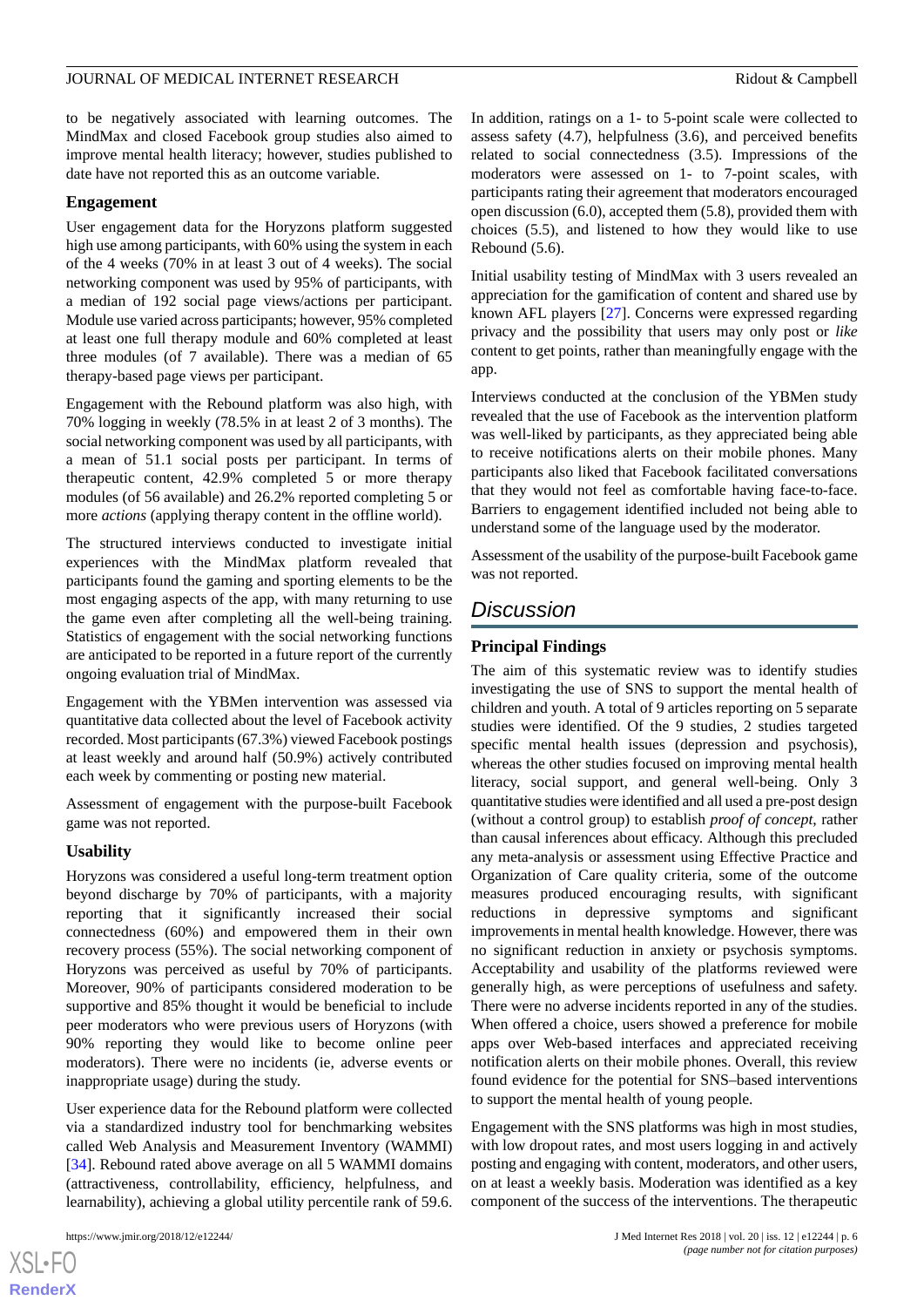interventions that were most favorably viewed by users were those that were guided by moderators within the social networking environment, with users generally finding moderators to be friendly, supportive, and caring. There was also initial support for the inclusion of peer moderators to act as role models and support the experience of other users; however, it is not suggested that these should replace the role of expert moderators with clinical experience.

Positive feedback on the benefit of giving and receiving peer-to-peer support was also received, consistent with established literature [\[35](#page-9-12),[36\]](#page-9-13). Users of the MOST platforms reported that the most valued characteristic of the intervention was the ability to connect with other young people of a similar age with shared experiences, backgrounds, and mental health issues. Users felt safe because the sites could only be accessed by clients of the mental health services from which they had been recruited, which also contributed to feelings of belonging to a group of peers with similar experiences. There were indications that users felt understood, supported, more socially connected, and more willing to discuss their issues as a result of interacting with peers who were facing challenges similar to them.

However, not all users were active in their use of the social networking functions, with qualitative feedback revealing that some users preferred to *eavesdrop* on discussions taking place or *lurk*. Santesteban-Echarri et al [[22\]](#page-8-21) identified 2 clear subgroups of low interactors in the Rebound study. The first subgroup did not like online interaction and/or had sufficient offline support, supporting the typology of social media users by Fergie et al [[37\]](#page-9-14) that suggests the more offline support someone has, the less regularly they engage with health-related content on social media. The second subgroup of low interactors simply felt too shy, indicating that either the activity on the site was not high enough for them to feel comfortable to initiate a conversation or that not *knowing* fellow users was a barrier (despite anonymity being one of the obvious advantages and aims of closed SNSs for supporting youth mental health). This desire to know other users was also raised by participants in the YBMen project, who suggested that having occasional face-to-face meetings would have benefited the intervention (although the authors note that this may have been influenced by the project's association with an existing offline group).

Although it is possible that having a less than positive regard for anonymous online interactions may be a potential barrier to gaining benefit from SNS–based youth mental health interventions, more research is needed to establish whether eavesdropping on discussions may still be beneficial for low interactors. Recent research suggests that having a strong sense of community and inclusive culture are important factors for deriving positive outcomes among lurkers of online health support groups [[38,](#page-9-15)[39\]](#page-9-16). The design of SNSs for supporting youth mental health should, therefore, engage in strategies to create a sense of community and promote regular contributions from users [[40\]](#page-9-17), given it appears that variable levels of interactivity and engagement over time are features of these platforms.

Overall, the integration of the social networking components with the psychoeducation and therapy modules in the MOST interventions was considered successful, as evidenced by a high level of engagement with both and positive qualitative feedback from users. The MindMax and Ching Ching Story platforms also aimed to integrate social networking functions with the online education activities around mental health literacy, for example, by encouraging users to post about their successes in completing activities and comment on the successes of others. However, there was no evidence provided to suggest that the social networking functions were well utilized during the trials of these 2 platforms (although it was stated that *social connectedness* of MindMax users will be reported in a future evaluation of a naturalistic trial).

The need to integrate therapeutic and social networking functions was not an issue for the YBMen project, as all activities took place within the closed Facebook group. This had the additional benefit of locating the intervention within a platform that most users were already familiar with and using daily on multiple devices, including mobile devices, which was something that users appreciated. Although using naturally occurring SNS such as Facebook to deliver interventions could be a way to address the difficulty that purpose-built platforms may face in creating the norms, dynamics, and atmosphere of naturally occurring online communities [\[41](#page-9-18)], more evaluation is needed regarding the potential benefits and risks of using such widely used SNSs for this purpose [\[42](#page-9-19)].

In their commentary on the future of peer-to-peer support on social media, Naslund et al [\[43](#page-9-20)] identified several risks that should be considered in the design of any platform that enables peer-to-peer support. First, there are risks inherent with obtaining advice from nonexpert peers who may unwittingly pass on misleading or unreliable information. Although research shows that many users of online health forums are aware of the need to evaluate the accuracy of advice received and whether it applies to their own circumstances [\[44](#page-9-21)], it is not known whether young people with mental health concerns do so routinely. Second, similar to all online environments, there is the potential to be exposed to hostile or derogatory comments from others, which could have a negative impact on the mental health of users. These key risks can be largely mitigated against on closed SNSs by having clinically trained moderators regularly review posts made by users so that they can clarify, correct, or potentially remove any posts that may be problematic for other users. Although none of the studies in this review reported the need to address any problematic posts, the MOST and YBMen interventions did have this ability, as their expert moderators were actively engaged with all content posted. The presence of expert moderators greatly contributed to users' perception of safety of the platforms.

#### **Limitations**

It is important to acknowledge the limitations of this systematic review. First, searches were conducted in 2 databases only, limited to English-language publications, and excluded grey literature. Although the selected databases contain the largest number of health, medical, and psychological journals, this search strategy was complemented by hand searches of previous

 $XS$ -FO **[RenderX](http://www.renderx.com/)**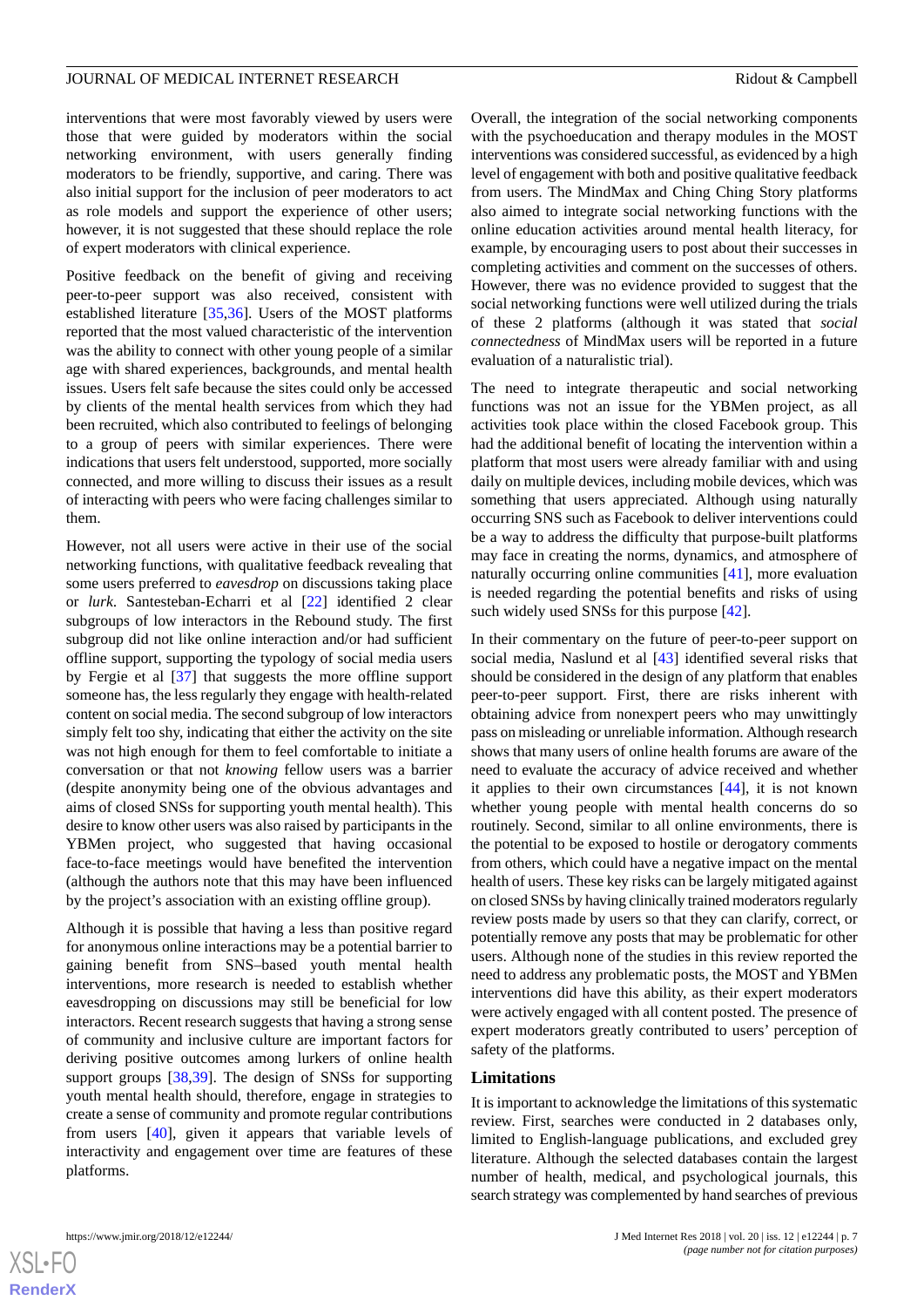reviews, key journals, and reference lists of key articles, which yielded an additional 14 articles. Searches were current at June 2018, but as mentioned above, some of the interventions evaluated in the included articles were either ongoing or had collected additional data that were intended to be published in the future (eg, a 5-year randomized controlled trial of Horyzons was recently completed); therefore, it is likely that further articles will soon appear in scholarly journals. Finally, it is possible that this review was subject to publication bias should authors have failed to publish studies with null or negative findings.

#### **Conclusions and Implications for Future Research**

This review updates and expands previous reviews of the use of SNS for supporting youth mental health, which have, to date, only focused on specific disorders. By broadening the scope to include all aspects of mental health, including mental health literacy, this review shows that SNSs may play a useful role in providing mental health support to both clinical and nonclinical populations. It has also highlighted the importance of involving end users across all stages of intervention and platform design development according to participatory design principles [\[45](#page-9-22)] and suggests that users prefer to be able to access SNS interventions on their mobile devices.

The evidence reviewed suggests that young people find SNS–based interventions highly usable, engaging, and supportive. However, high-quality evidence for their efficacy in reducing mental health symptoms is currently lacking. Furthermore, the majority of data collected in the reviewed studies came from participants aged over 18 years; therefore, there is a particular need for further investigation into the suitability of SNS–based interventions for adolescents aged less

than 18 years. Now that proof-of-concept is established for some of the SNS interventions reviewed here, higher quality studies are required (ie, randomized controlled trials over longer periods), with populations that focus on adolescents as well as young adults, to build the evidence base in this field and address the following unanswered questions: Which aspects of SNS interventions are most beneficial for users and how do they mediate mental health outcomes?, Do skills gained online translate to sustained improvements in offline functioning and well-being?, Are some mental health issues and/or phases of the users' journey better suited to SNS interventions than others?, What level of participation is required from users to gain benefit?, Are mobile apps and mobile-friendly interfaces more beneficial for users?, and Is there an optimum user group/community size? There are also methodological challenges to address such as those associated with evaluating multicomponent interventions, collecting objective measures of mental health outcomes online, and dealing with variable levels of engagement and retention over longer periods.

Overall, the evidence reviewed suggests that both clinical and nonclinical users found SNS–based interventions to be safe, engaging, supportive, and useful. When moderated, ideally by mental health professionals, the benefits of SNS–based interventions for youth mental health appear to outweigh any potential risks. Given that young people are already turning to SNSs to engage in knowledge seeking and peer-to-peer support, SNS–based youth mental health interventions present a promising opportunity to help address some of the barriers young people face in accessing qualified mental health support and information. They also provide an opportunity to combine the well-established benefits of peer-to-peer support with accessible and cost-effective online interventions.

#### **Acknowledgments**

This project was resourced by yourtown's Kids Helpline via a grant from the Future Generations Investment Company. The authors would like to acknowledge Julia Schaefer for assisting in collecting and reviewing abstracts in the initial stage of the study.

#### <span id="page-7-0"></span>**Conflicts of Interest**

None declared.

# <span id="page-7-1"></span>**Multimedia Appendix 1**

PRISMA checklist.

[[PDF File \(Adobe PDF File\), 135KB-Multimedia Appendix 1](https://jmir.org/api/download?alt_name=jmir_v20i12e12244_app1.pdf&filename=bf626be73106859b23489b8aea54fceb.pdf)]

# <span id="page-7-2"></span>**Multimedia Appendix 2**

Database search strategy.

[[XLSX File \(Microsoft Excel File\), 9KB-Multimedia Appendix 2](https://jmir.org/api/download?alt_name=jmir_v20i12e12244_app2.xlsx&filename=6c7ebe6232caa2ae61bf628c1b16abae.xlsx)]

# **Multimedia Appendix 3**

Study characteristics.

[[XLSX File \(Microsoft Excel File\), 12KB-Multimedia Appendix 3](https://jmir.org/api/download?alt_name=jmir_v20i12e12244_app3.xlsx&filename=fe922cbd2d0df14fb4dc81b4ea824c6f.xlsx)]

# **References**

 $X$ SL•F $O$ **[RenderX](http://www.renderx.com/)**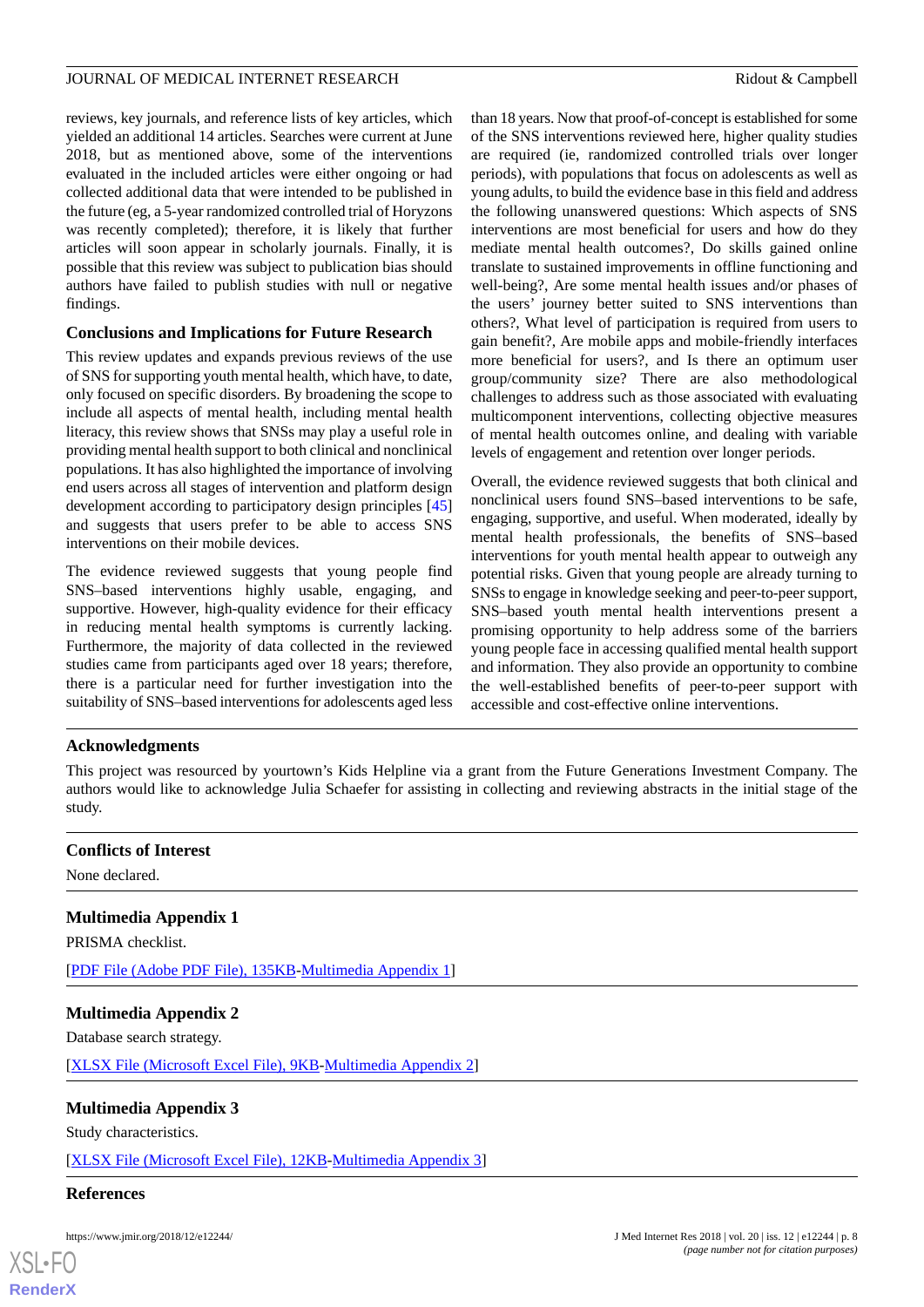- <span id="page-8-0"></span>1. Australian Institute of Health and Welfare. 2016. Australian burden of disease study: impact and causes of illness and death in Australia 2011 URL:<https://www.aihw.gov.au/getmedia/d4df9251-c4b6-452f-a877-8370b6124219/19663.pdf> [accessed 2018-08-30] [\[WebCite Cache ID 723YBWMS4\]](http://www.webcitation.org/

                                            723YBWMS4)
- <span id="page-8-1"></span>2. Polanczyk GV, Salum GA, Sugaya LS, Caye A, Rohde LA. Annual research review: a meta-analysis of the worldwide prevalence of mental disorders in children and adolescents. J Child Psychol Psychiatry 2015 Mar;56(3):345-365. [doi: [10.1111/jcpp.12381](http://dx.doi.org/10.1111/jcpp.12381)] [Medline: [25649325](http://www.ncbi.nlm.nih.gov/entrez/query.fcgi?cmd=Retrieve&db=PubMed&list_uids=25649325&dopt=Abstract)]
- <span id="page-8-3"></span><span id="page-8-2"></span>3. Rickwood D, Deane FP, Wilson CJ, Ciarrochi J. Young people's help-seeking for mental health problems. Aust E J Adv Mental Health 2005 Dec;4(3):218-251. [doi: [10.5172/jamh.4.3.218\]](http://dx.doi.org/10.5172/jamh.4.3.218)
- <span id="page-8-4"></span>4. Wright A, Jorm AF. Labels used by young people to describe mental disorders: factors associated with their development. Aust N Z J Psychiatry 2009 Jan;43(10):946-955. [doi: [10.1080/00048670903179129](http://dx.doi.org/10.1080/00048670903179129)]
- <span id="page-8-5"></span>5. Brown A, Rice SM, Rickwood DJ, Parker AG. Systematic review of barriers and facilitators to accessing and engaging with mental health care among at-risk young people. Asia Pac Psychiatry 2016 Mar;8(1):3-22. [doi: [10.1111/appy.12199\]](http://dx.doi.org/10.1111/appy.12199) [Medline: [26238088](http://www.ncbi.nlm.nih.gov/entrez/query.fcgi?cmd=Retrieve&db=PubMed&list_uids=26238088&dopt=Abstract)]
- <span id="page-8-6"></span>6. Anderson M, Jiang J. Pew Research Center. Teens, social media & technology 2018 URL: [http://publicservicesalliance.](http://publicservicesalliance.org/wp-content/uploads/2018/06/Teens-Social-Media-Technology-2018-PEW.pdf) [org/wp-content/uploads/2018/06/Teens-Social-Media-Technology-2018-PEW.pdf](http://publicservicesalliance.org/wp-content/uploads/2018/06/Teens-Social-Media-Technology-2018-PEW.pdf) [accessed 2018-08-30] [[WebCite Cache](http://www.webcitation.org/

                                            723XLv9Gr) [ID 723XLv9Gr](http://www.webcitation.org/

                                            723XLv9Gr)]
- <span id="page-8-7"></span>7. Rickwood DJ, Mazzer KR, Telford NR. Social influences on seeking help from mental health services, in-person and online, during adolescence and young adulthood. BMC Psychiatry 2015;15:40 [[FREE Full text\]](http://bmcpsychiatry.biomedcentral.com/articles/10.1186/s12888-015-0429-6) [doi: [10.1186/s12888-015-0429-6\]](http://dx.doi.org/10.1186/s12888-015-0429-6) [Medline: [25886609](http://www.ncbi.nlm.nih.gov/entrez/query.fcgi?cmd=Retrieve&db=PubMed&list_uids=25886609&dopt=Abstract)]
- <span id="page-8-8"></span>8. Birnbaum ML, Rizvi AF, Confino J, Correll CU, Kane JM. Role of social media and the Internet in pathways to care for adolescents and young adults with psychotic disorders and non-psychotic mood disorders. Early Interv Psychiatry 2017 Dec;11(4):290-295 [\[FREE Full text](http://europepmc.org/abstract/MED/25808317)] [doi: [10.1111/eip.12237\]](http://dx.doi.org/10.1111/eip.12237) [Medline: [25808317](http://www.ncbi.nlm.nih.gov/entrez/query.fcgi?cmd=Retrieve&db=PubMed&list_uids=25808317&dopt=Abstract)]
- <span id="page-8-9"></span>9. Dyson MP, Hartling L, Shulhan J, Chisholm A, Milne A, Sundar P, et al. A systematic review of social media use to discuss and view deliberate self-harm acts. PLoS One 2016;11(5):e0155813 [[FREE Full text](http://dx.plos.org/10.1371/journal.pone.0155813)] [doi: [10.1371/journal.pone.0155813](http://dx.doi.org/10.1371/journal.pone.0155813)] [Medline: [27191728](http://www.ncbi.nlm.nih.gov/entrez/query.fcgi?cmd=Retrieve&db=PubMed&list_uids=27191728&dopt=Abstract)]
- <span id="page-8-10"></span>10. Lawlor A, Kirakowski J. Online support groups for mental health: a space for challenging self-stigma or a means of social avoidance? Comput Human Behav 2014 Mar;32:152-161. [doi: [10.1016/j.chb.2013.11.015\]](http://dx.doi.org/10.1016/j.chb.2013.11.015)
- <span id="page-8-12"></span><span id="page-8-11"></span>11. Australian Communications and Media Authority. Communications report 2014–15 URL: [https://www.acma.gov.au/~/](https://www.acma.gov.au/~/media/Research%20and%20Analysis/Report/pdf/ACMA%20Communications%20report%202014-15%20pdf.pdf) [media/Research%20and%20Analysis/Report/pdf/ACMA%20Communications%20report%202014-15%20pdf.pdf](https://www.acma.gov.au/~/media/Research%20and%20Analysis/Report/pdf/ACMA%20Communications%20report%202014-15%20pdf.pdf) [accessed 2018-08-30] [\[WebCite Cache ID 723VXw3ce\]](http://www.webcitation.org/

                                            723VXw3ce)
- <span id="page-8-13"></span>12. Boyd D, Ellison N. Social network sites: definition, history, and scholarship. J Comput-Mediat Comm 2007;13(1):210-230.  $[doi: 10.1111/j.1083-6101.2007.00393.x]$  $[doi: 10.1111/j.1083-6101.2007.00393.x]$  $[doi: 10.1111/j.1083-6101.2007.00393.x]$
- <span id="page-8-14"></span>13. Cormode G, Krishnamurthy B. Key differences between Web 10 and Web 2.0. First Monday 2008;13(6):-. [doi: [10.5210/fm.v13i6.2125\]](http://dx.doi.org/10.5210/fm.v13i6.2125)
- <span id="page-8-15"></span>14. Rice SM, Goodall J, Hetrick SE, Parker AG, Gilbertson T, Amminger GP, et al. Online and social networking interventions for the treatment of depression in young people: a systematic review. J Med Internet Res 2014;16(9):e206 [[FREE Full text](http://www.jmir.org/2014/9/e206/)] [doi: [10.2196/jmir.3304\]](http://dx.doi.org/10.2196/jmir.3304) [Medline: [25226790\]](http://www.ncbi.nlm.nih.gov/entrez/query.fcgi?cmd=Retrieve&db=PubMed&list_uids=25226790&dopt=Abstract)
- <span id="page-8-16"></span>15. Välimäki M, Athanasopoulou C, Lahti M, Adams CE. Effectiveness of social media interventions for people with schizophrenia: a systematic review and meta-analysis. J Med Internet Res 2016;18(4):e92 [[FREE Full text](http://www.jmir.org/2016/4/e92/)] [doi: [10.2196/jmir.5385](http://dx.doi.org/10.2196/jmir.5385)] [Medline: [27105939](http://www.ncbi.nlm.nih.gov/entrez/query.fcgi?cmd=Retrieve&db=PubMed&list_uids=27105939&dopt=Abstract)]
- <span id="page-8-17"></span>16. Ali K, Farrer L, Gulliver A, Griffiths KM. Online peer-to-peer support for young people with mental health problems: a systematic review. JMIR Ment Health 2015;2(2):e19 [[FREE Full text](http://mental.jmir.org/2015/2/e19/)] [doi: [10.2196/mental.4418\]](http://dx.doi.org/10.2196/mental.4418) [Medline: [26543923](http://www.ncbi.nlm.nih.gov/entrez/query.fcgi?cmd=Retrieve&db=PubMed&list_uids=26543923&dopt=Abstract)]
- <span id="page-8-20"></span>17. Moher D, Liberati A, Tetzlaff J, Altman DG. Preferred reporting items for systematic reviews and meta-analyses: the PRISMA statement. Ann Intern Med 2009 Aug 18;151(4):264-9, W64. [Medline: [19622511\]](http://www.ncbi.nlm.nih.gov/entrez/query.fcgi?cmd=Retrieve&db=PubMed&list_uids=19622511&dopt=Abstract)
- <span id="page-8-18"></span>18. Alvarez-Jimenez M, Bendall S, Lederman R, Wadley G, Chinnery G, Vargas S, et al. On the HORYZON: moderated online social therapy for long-term recovery in first episode psychosis. Schizophr Res 2013 Jan;143(1):143-149. [doi: [10.1016/j.schres.2012.10.009\]](http://dx.doi.org/10.1016/j.schres.2012.10.009) [Medline: [23146146](http://www.ncbi.nlm.nih.gov/entrez/query.fcgi?cmd=Retrieve&db=PubMed&list_uids=23146146&dopt=Abstract)]
- <span id="page-8-19"></span>19. Rice S, Gleeson J, Davey C, Hetrick S, Parker A, Lederman R, et al. Moderated online social therapy for depression relapse prevention in young people: pilot study of a 'next generation' online intervention. Early Interv Psychiatry 2016 Jun 17;12(4):613-625. [doi: [10.1111/eip.12354](http://dx.doi.org/10.1111/eip.12354)] [Medline: [27311581](http://www.ncbi.nlm.nih.gov/entrez/query.fcgi?cmd=Retrieve&db=PubMed&list_uids=27311581&dopt=Abstract)]
- <span id="page-8-21"></span>20. Li TM, Chau M, Wong PW, Lai ES, Yip PS. Evaluation of a Web-based social network electronic game in enhancing mental health literacy for young people. J Med Internet Res 2013;15(5):e80 [[FREE Full text](http://www.jmir.org/2013/5/e80/)] [doi: [10.2196/jmir.2316](http://dx.doi.org/10.2196/jmir.2316)] [Medline: [23676714](http://www.ncbi.nlm.nih.gov/entrez/query.fcgi?cmd=Retrieve&db=PubMed&list_uids=23676714&dopt=Abstract)]
- 21. Gleeson JF, Lederman R, Wadley G, Bendall S, McGorry PD, Alvarez-Jimenez M. Safety and privacy outcomes from a moderated online social therapy for young people with first-episode psychosis. Psychiatr Serv 2014 Apr 1;65(4):546-550. [doi: [10.1176/appi.ps.201300078](http://dx.doi.org/10.1176/appi.ps.201300078)] [Medline: [24687106](http://www.ncbi.nlm.nih.gov/entrez/query.fcgi?cmd=Retrieve&db=PubMed&list_uids=24687106&dopt=Abstract)]
- 22. Santesteban-Echarri O, Rice S, Wadley G, Lederman R, D'Alfonso S, Russon P, et al. A next-generation social media-based relapse prevention intervention for youth depression: qualitative data on user experience outcomes for social networking,

[XSL](http://www.w3.org/Style/XSL)•FO **[RenderX](http://www.renderx.com/)**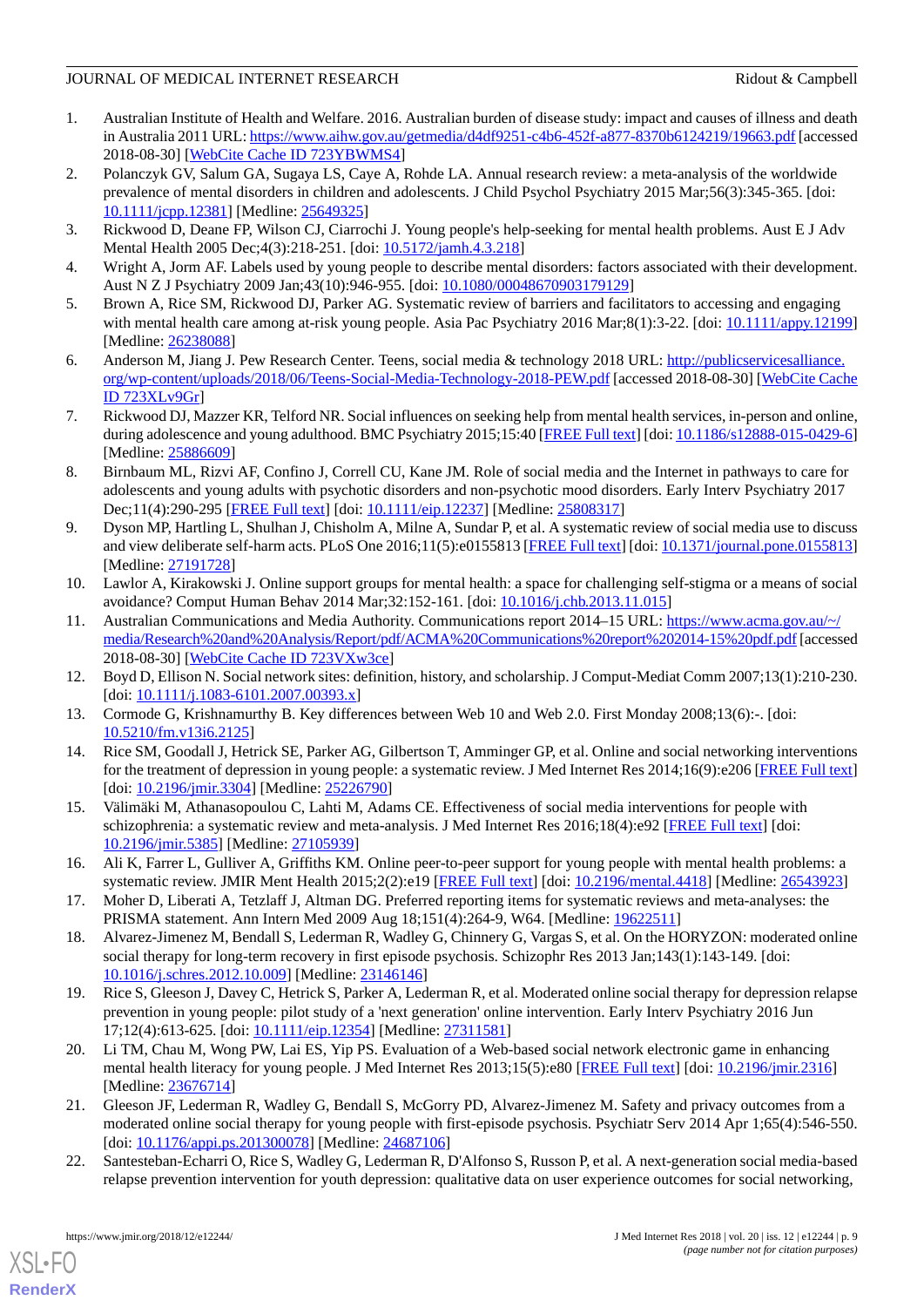safety, and clinical benefit. Internet Interv 2017 Sep;9:65-73 [\[FREE Full text](https://linkinghub.elsevier.com/retrieve/pii/S2214-7829(17)30019-2)] [doi: [10.1016/j.invent.2017.06.002](http://dx.doi.org/10.1016/j.invent.2017.06.002)] [Medline: [30135839](http://www.ncbi.nlm.nih.gov/entrez/query.fcgi?cmd=Retrieve&db=PubMed&list_uids=30135839&dopt=Abstract)]

- <span id="page-9-3"></span>23. Peever N, Vella K, Johnson D, Ploderer B, Klarkowski M, Mitchell J. Understanding initial experiences with Mindmax, an mHealth app that draws on shared interests in sports and video games. 2017 Presented at: Proceedings of the 29th Australian Conference on Computer-Human Interaction; Nov 28-Dec 1; Brisbane, Australia.
- <span id="page-9-0"></span>24. Watkins DC, Allen JO, Goodwill JR, Noel B. Strengths and weaknesses of the Young Black Men, Masculinities, and Mental Health (YBMen) Facebook project. Am J Orthopsychiatry 2017;87(4):392-401. [doi: [10.1037/ort0000229\]](http://dx.doi.org/10.1037/ort0000229) [Medline: [27977287](http://www.ncbi.nlm.nih.gov/entrez/query.fcgi?cmd=Retrieve&db=PubMed&list_uids=27977287&dopt=Abstract)]
- <span id="page-9-2"></span><span id="page-9-1"></span>25. Lederman R, Wadley G, Gleeson J, Bendall S, Alvarez-Jimenez M. Tochi. Moderated online social therapy: designing and evaluating technology for mental health URL:<https://people.eng.unimelb.edu.au/gwadley/pubs/ToCHI-MOST.pdf> [accessed] 2018-11-20] [\[WebCite Cache ID 744FeEjg8](http://www.webcitation.org/

                                            744FeEjg8)]
- <span id="page-9-4"></span>26. Gleeson JF, Alvarez-Jimenez M, Lederman R. Moderated online social therapy for recovery from early psychosis. Psychiatr Serv 2012 Jul;63(7):719. [doi: [10.1176/appi.ps.20120p719\]](http://dx.doi.org/10.1176/appi.ps.20120p719) [Medline: [22752039](http://www.ncbi.nlm.nih.gov/entrez/query.fcgi?cmd=Retrieve&db=PubMed&list_uids=22752039&dopt=Abstract)]
- <span id="page-9-5"></span>27. Mitchell J, Vella K, Johnson D, Peever N, Wan SC, Davenport T, et al. MindMax: using videogames and sport to engage young men and improve wellbeing. 2017 Presented at: Proceedings of the 2nd Symposium of Computing and Mental Health; 2017 May 6; Denver, Co URL: [http://mentalhealth.media.mit.edu/wp-content/uploads/sites/46/2017/05/](http://mentalhealth.media.mit.edu/wp-content/uploads/sites/46/2017/05/CMH_2017_paper_16.pdf) [CMH\\_2017\\_paper\\_16.pdf](http://mentalhealth.media.mit.edu/wp-content/uploads/sites/46/2017/05/CMH_2017_paper_16.pdf)
- <span id="page-9-6"></span>28. Braun V, Clarke V. Using thematic analysis in psychology. Qual Res Psychol 2006;3(2):77-101. [doi: [10.1191/1478088706qp063oa](http://dx.doi.org/10.1191/1478088706qp063oa)]
- <span id="page-9-8"></span><span id="page-9-7"></span>29. Glaser B, Strauss A. The Discovery of Grounded Theory: Strategies for Qualitative Research. London: Wiedenfeld & Nicholson; 1999.
- <span id="page-9-9"></span>30. Neuman W. Social Research Methods: Qualitative and Quantitative Approaches. Boston, Ma: Allyn & Bacon, Inc; 2010.
- <span id="page-9-10"></span>31. Watkins D. Mixed Methods Research (pocket Guides To Social Work Research Methods). New York, Ny: Oxford University Press; 2015.
- <span id="page-9-11"></span>32. McFarlane W, Beels CC, Lefley HP. Multifamily Groups in the Treatment of Severe Psychiatric Disorders. New York, Ny: Guilford Publications, Inc; 2004.
- 33. McFarlane WR, Lukens E, Link B, Dushay R, Deakins SA, Newmark M, et al. Multiple-family groups and psychoeducation in the treatment of schizophrenia. Arch Gen Psychiatry 1995 Aug;52(8):679-687. [Medline: [7632121\]](http://www.ncbi.nlm.nih.gov/entrez/query.fcgi?cmd=Retrieve&db=PubMed&list_uids=7632121&dopt=Abstract)
- <span id="page-9-13"></span><span id="page-9-12"></span>34. Kirakowski J, Claridge N, Whitehand R. Human centered measures of success in web site design. 1998 Presented at: Proceedings of the 4th Conference on Human Factors & the Web; 1998 Jun 5; Basking Ridge, Nj URL: [https://zing.](https://zing.ncsl.nist.gov/hfweb/att4/proceedings/kirakowski/index.html) [ncsl.nist.gov/hfweb/att4/proceedings/kirakowski/index.html](https://zing.ncsl.nist.gov/hfweb/att4/proceedings/kirakowski/index.html)
- <span id="page-9-14"></span>35. Corrigan PW. Impact of consumer-operated services on empowerment and recovery of people with psychiatric disabilities. Psychiatr Serv 2006 Oct;57(10):1493-1496. [doi: [10.1176/ps.2006.57.10.1493](http://dx.doi.org/10.1176/ps.2006.57.10.1493)] [Medline: [17035571\]](http://www.ncbi.nlm.nih.gov/entrez/query.fcgi?cmd=Retrieve&db=PubMed&list_uids=17035571&dopt=Abstract)
- <span id="page-9-15"></span>36. Davidson L, Chinman M, Sells D, Rowe M. Peer support among adults with serious mental illness: a report from the field. Schizophr Bull 2006 Jul;32(3):443-450 [[FREE Full text](http://schizophreniabulletin.oxfordjournals.org/cgi/pmidlookup?view=long&pmid=16461576)] [doi: [10.1093/schbul/sbj043](http://dx.doi.org/10.1093/schbul/sbj043)] [Medline: [16461576\]](http://www.ncbi.nlm.nih.gov/entrez/query.fcgi?cmd=Retrieve&db=PubMed&list_uids=16461576&dopt=Abstract)
- <span id="page-9-16"></span>37. Fergie G, Hunt K, Hilton S. Social media as a space for support: young adults' perspectives on producing and consuming user-generated content about diabetes and mental health. Soc Sci Med 2016 Dec;170:46-54 [[FREE Full text](https://linkinghub.elsevier.com/retrieve/pii/S0277-9536(16)30565-2)] [doi: [10.1016/j.socscimed.2016.10.006](http://dx.doi.org/10.1016/j.socscimed.2016.10.006)] [Medline: [27750067](http://www.ncbi.nlm.nih.gov/entrez/query.fcgi?cmd=Retrieve&db=PubMed&list_uids=27750067&dopt=Abstract)]
- <span id="page-9-17"></span>38. Fullwood C, Chadwick D, Keep M, Attrill-Smith A, Asbury T, Kirwan G. Lurking towards empowerment: explaining propensity to engage with online health support groups and its association with positive outcomes. Comput Human Behav 2019 Jan;90:131-140. [doi: [10.1016/j.chb.2018.08.037\]](http://dx.doi.org/10.1016/j.chb.2018.08.037)
- <span id="page-9-19"></span><span id="page-9-18"></span>39. Sun N, Rau PP, Ma L. Understanding lurkers in online communities: a literature review. Comput Human Behav 2014 Sep;38:110-117. [doi: [10.1016/j.chb.2014.05.022\]](http://dx.doi.org/10.1016/j.chb.2014.05.022)
- 40. Attrill A, Fullwood C. Online support groupsnhancing the user experience with cyberpsychological theory. In: Applied Cyberpsychology. London: Palgrave Macmillan; 2018.
- <span id="page-9-20"></span>41. Lawlor A, Kirakowski J. Online support groups for mental health: a space for challenging self-stigma or a means of social avoidance? Comput Human Behav 2014 Mar;32:152-161. [doi: [10.1016/j.chb.2013.11.015\]](http://dx.doi.org/10.1016/j.chb.2013.11.015)
- <span id="page-9-21"></span>42. Alvarez-Jimenez M, Gleeson JF, Rice S, Gonzalez-Blanch C, Bendall S. Online peer-to-peer support in youth mental health: seizing the opportunity. Epidemiol Psychiatr Sci 2016 Apr;25(2):123-126. [doi: [10.1017/S2045796015001092\]](http://dx.doi.org/10.1017/S2045796015001092) [Medline: [26880239](http://www.ncbi.nlm.nih.gov/entrez/query.fcgi?cmd=Retrieve&db=PubMed&list_uids=26880239&dopt=Abstract)]
- <span id="page-9-22"></span>43. Naslund JA, Aschbrenner KA, Marsch LA, Bartels SJ. The future of mental health care: peer-to-peer support and social media. Epidemiol Psychiatr Sci 2016 Apr;25(2):113-122 [\[FREE Full text\]](http://europepmc.org/abstract/MED/26744309) [doi: [10.1017/S2045796015001067\]](http://dx.doi.org/10.1017/S2045796015001067) [Medline: [26744309](http://www.ncbi.nlm.nih.gov/entrez/query.fcgi?cmd=Retrieve&db=PubMed&list_uids=26744309&dopt=Abstract)]
- 44. Armstrong N, Powell J. Patient perspectives on health advice posted on Internet discussion boards: a qualitative study. Health Expect 2009 Sep;12(3):313-320. [doi: [10.1111/j.1369-7625.2009.00543.x\]](http://dx.doi.org/10.1111/j.1369-7625.2009.00543.x) [Medline: [19555377\]](http://www.ncbi.nlm.nih.gov/entrez/query.fcgi?cmd=Retrieve&db=PubMed&list_uids=19555377&dopt=Abstract)
- 45. Schuler D, Namioka A. Participatory Design: Perspectives on Systems Design. Hillsdale, Nj: CRC Press; 1993.

**[RenderX](http://www.renderx.com/)**